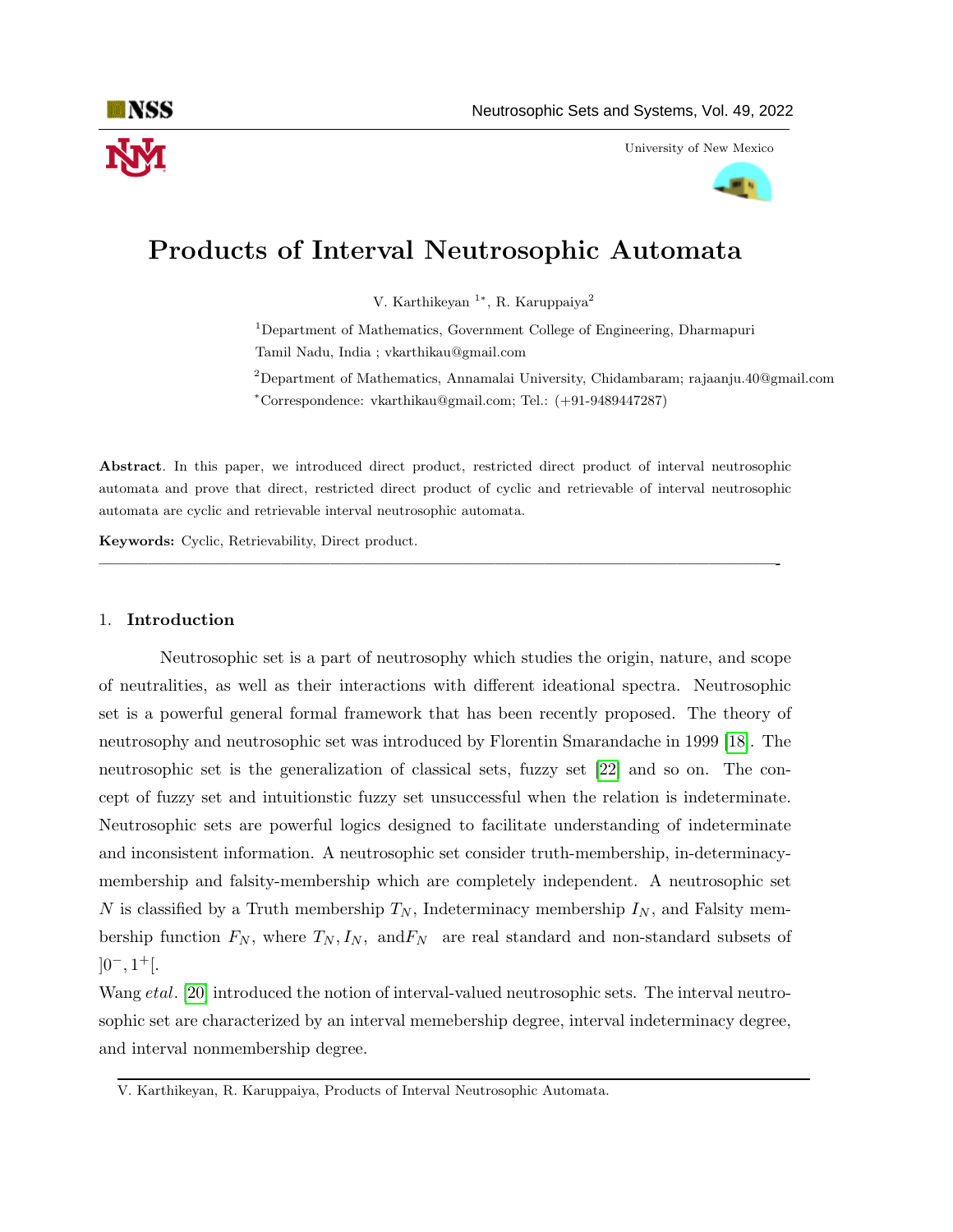Neutrosophic sets and methods have recently gained popularity in a variety of domains and it has lot of applications. For example, on similarity and entropy in neutrosophic sets were discussed in [\[16\]](#page-7-4). Subsequently, on entropy and similarity measure of interval valued neutrosophic sets was discussed in [\[1\]](#page-6-0). Multi-criteria decision-making method based on a cross-entropy with interval neutrosophic sets were discussed in [\[19\]](#page-7-5). An interval neutrosophic linguistic multi-criteria group decision-making method and its application in selecting medical treatment options were discussed in [\[13\]](#page-7-6).

The concept of single valued and interval valued neutrosophic set applied in automata theory. It was introduced by Tahir Mahmood et. al in [\[14,](#page-7-7) [15\]](#page-7-8). Consequently, J. Kavikumar et.al were introduced neutrosophic general finite automata and composite neutrosophic finite automata [\[11,](#page-7-9) [12\]](#page-7-10). Later, the concept interval valued neutrosophic automata applied in retrievability, subsystem, strong subsystem and characterizations of submachines were discussed in [\[4–](#page-7-11)[7\]](#page-7-12).

Products is important concept in automata theory since it produce a new automata with the existing automata by taking products. The Cartesian composition of automata was discussed by W. Dorfler in 1977 [\[3\]](#page-6-1). Cartesian product of fuzzy automata was discussed by D. S. Malik et.al [\[17\]](#page-7-13). Later number of authors have worked in these lines. Generalized products of directable fuzzy automata were discussed in [\[8\]](#page-7-14). Generalized products of ∆-synchronized fuzzy automata were discussed in [\[9\]](#page-7-15). Cartesian products of interval neutrosophic automata were discussed in [\[10\]](#page-7-16).

In this paper, we introduce direct and restricted direct prodcut of interval neutrosophic automata and prove that direct and restricted direct product of cyclic, retirevable of interval neutrosophic automata are cyclic, retirevable interval neutrosophic automata.

#### 2. Preliminaries

**Definition 2.1.** [\[18\]](#page-7-0) Let U be the universe of discourse. A neutrosophic set (NS) N in U is defined by a truth membership  $T_N$ , indeterminacy membership  $I_N$  and a falsity membership  $F_N$ , where  $T_N, I_N$ , and  $F_N$  are real standard or non-standard subsets of  $]0^-, 1^+[$ . That is  $N = \{ \langle x, (T_N(x), I_N(x), F_N(x)) \rangle, x \in U, T_N, I_N, F_N \in ]0^-, 1^+] \}$  and  $0^- \leq \sup T_N(x) + \sup I_N(x) + \sup F_N(x) \leq 3^+$ . We use the interval [0, 1] instead of  $]0^-, 1^+[$ . **Definition 2.2.** [\[20\]](#page-7-2) Interval neutrosophic set  $(INS\ for\ short)$  is of the form  $N =$  $\{\langle \alpha_N (x), \beta_N (x), \gamma_N (x)\rangle |x \in U\}$  $=\{\langle x, [\inf \alpha_N (x), \sup \alpha_N (x)], [\inf \beta_N (x), \sup \beta_N (x)], [\inf \gamma_N (x), \sup \gamma_N (x)]\rangle\},\$  $x \in U$ ,  $\alpha_N(x)$ ,  $\beta_N(x)$ ,  $\gamma_N(x) \subseteq [0,1]$  and

 $0 \leq \sup \alpha_N(x) + \sup \beta_N(x) + \sup \gamma_N(x) \leq 3.$ 

V. Karthikeyan, R. Karuppaiya, Products of Interval Neutrosophic Automata.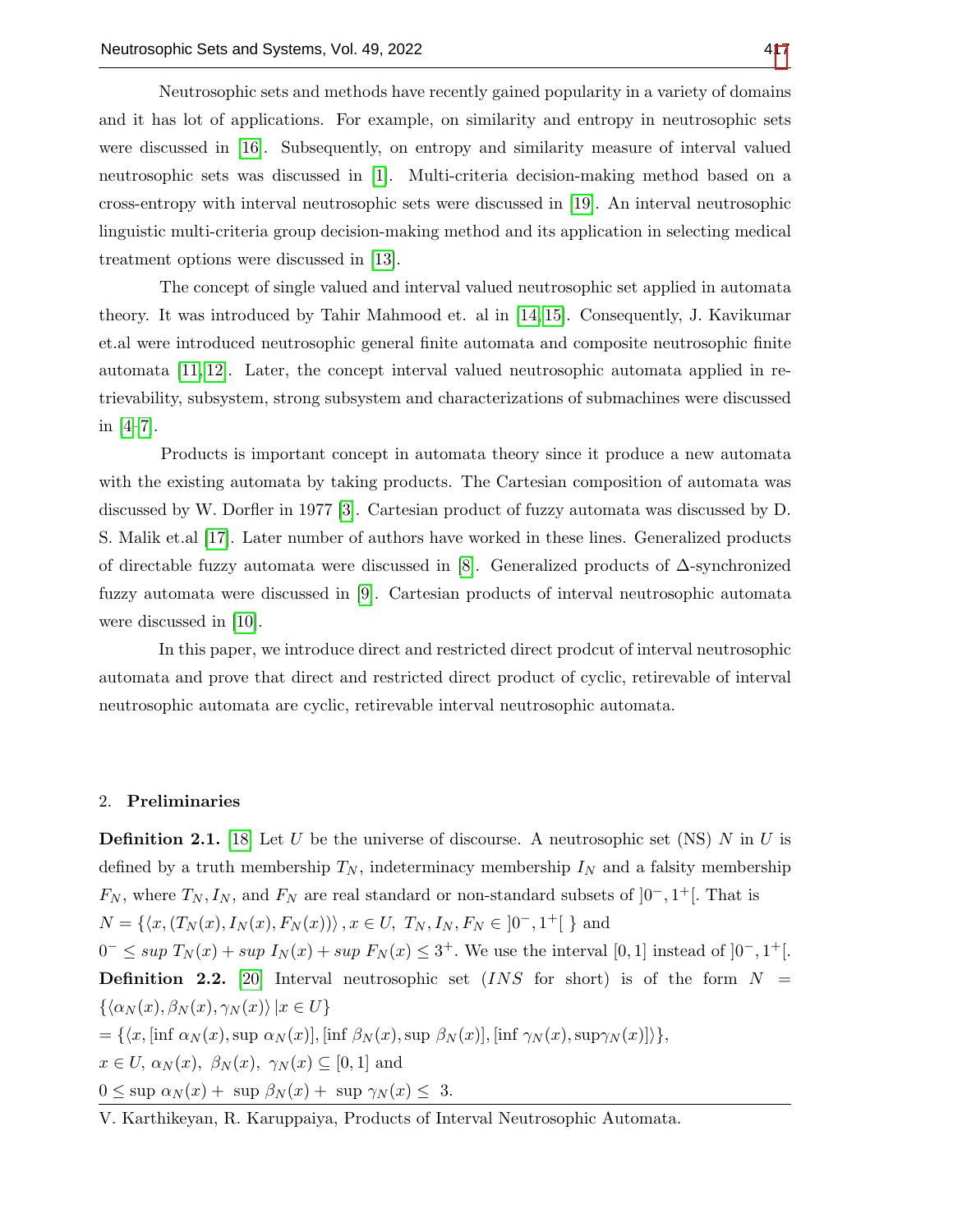**Definition 2.3.** [\[20\]](#page-7-2) An INS N is empty if inf  $\alpha_N(x) = \text{sup } \alpha_N(x) = 0$ , inf  $\beta_N(x) =$  $\sup \beta_N(x) = 1$ ,  $\inf \gamma_N(x) = \sup \gamma_N(x) = 1$  forall  $x \in U$ .

**Definition 2.4.** [\[14\]](#page-7-7) Interval neutrosophic automaton  $M = (Q, \Sigma, N)$  (*INAforshort*), where  $Q$  and  $\Sigma$  are non-empty finite sets called the set of states and input symbols respectively, and  $N = {\langle \alpha_N (x), \beta_N (x), \gamma_N (x) \rangle}$  is an INS in  $Q \times \Sigma \times Q$ .

The set of all words of finite length of  $\Sigma$  is denoted by  $\Sigma^*$ . The empty word is denoted by  $\epsilon$ , and the length of each  $x \in \Sigma^*$  is denoted by |x|.

**Definition 2.5.** [\[14\]](#page-7-7) Let  $M = (Q, \Sigma, N)$  be an interval neutrosophic automaton and extended interval neutrosophic set is defined as  $N^* = \{\langle \alpha_{N^*}(x), \beta_{N^*}(x), \gamma_{N^*}(x) \rangle\}$  in  $Q \times \Sigma^* \times Q$  by

$$
\alpha_{N^*}(q_i, \epsilon, q_j) = \begin{cases} [1, 1] & \text{if } q_i = q_j \\ [0, 0] & \text{if } q_i \neq q_j \end{cases}
$$

$$
\beta_{N^*}(q_i, \epsilon, q_j) = \begin{cases} [0, 0] & \text{if } q_i = q_j \\ [1, 1] & \text{if } q_i \neq q_j \end{cases}
$$

$$
\gamma_{N^*}(q_i, \epsilon, q_j) = \begin{cases} [0, 0] & \text{if } q_i = q_j \\ [1, 1] & \text{if } q_i \neq q_j \end{cases}
$$

 $\alpha_{N^*}(q_i,w,q_j)=\alpha_{N^*}(q_i,xy,q_j)=\vee_{q_r\in Q}[\alpha_{N^*}(q_i,x,q_r)\wedge \alpha_{N^*}(q_r,y,q_j)],$  $\beta_{N^*}(q_i, w, q_j) = \beta_{N^*}(q_i, xy, q_j) = \wedge_{q_r \in Q} [\beta_{N^*}(q_i, x, q_r) \vee \beta_{N^*}(q_r, y, q_j)],$  $\gamma_{N^*}(q_i, w, q_j) = \gamma_{N^*}(q_i, xy, q_j) = \land_{q_r \in Q} [\gamma_{N^*}(q_i, x, q_r) \lor \gamma_{N^*}(q_r, y, q_j)], \forall q_i, q_j \in Q,$  $w = xy, x \in \Sigma^*$  and  $y \in \Sigma$ .

# 3. Products of Interval Neutrosophic Automata

**Definition 3.1.** Let  $M_i = (Q_i, \Sigma_i, N_i), i = 1, 2$  be interval neutrosophic automata. Let  $M_1 \times M_2 = (Q_1 \times Q_2, \Sigma_1 \times \Sigma_2, N_1 \times N_2)$ , where  $(\alpha_{N_1} \times \alpha_{N_2})((q_i, q_j), (a, b), (q_k, q_l)) = \alpha_{N_1}(q_i, a, q_k) \wedge \alpha_{N_2}(q_j, b, q_l)$  $(\beta_{N_1} \times \beta_{N_2})((q_i, q_j), (a, b), (q_k, q_l)) = \beta_{N_1}(q_i, a, q_k) \vee \beta_{N_2}(q_j, b, q_l)$  $(\gamma_{N_1} \times \gamma_{N_2})((q_i, q_j), (a, b), (q_k, q_l)) = \gamma_{N_1}(q_i, a, q_k) \vee \gamma_{N_2}(q_j, b, q_l).$  $\forall (q_i, q_j), (q_k, q_l) \in Q_1 \times Q_2, (a, b) \in \Sigma_1 \times \Sigma_2$ . Then  $M_1 \times M_2$  is called direct product of interval neutrosophic automata.

**Definition 3.2.** Let  $M_i = (Q_i, \Sigma, N_i), i = 1, 2$  be interval neutrosophic automata. Let  $M_1 \times M_2 = (Q_1 \times Q_2, \Sigma, N_1 \times N_2)$ , where  $(\alpha_{N_1} \times \alpha_{N_2})((q_i, q_j), a, (q_k, q_l)) = \alpha_{N_1}(q_i, a, q_k) \wedge \alpha_{N_2}(q_j, a, q_l)$ 

$$
(\beta_{N_1} \times \beta_{N_2})((q_i, q_j), a, (q_k, q_l)) = \beta_{N_1}(q_i, a, q_k) \vee \beta_{N_2}(q_j, a, q_l)
$$

$$
(\gamma_{N_1} \times \gamma_{N_2})((q_i, q_j), a, (q_k, q_l)) = \gamma_{N_1}(q_i, a, q_k) \vee \gamma_{N_2}(q_j, a, q_l).
$$

 $\forall (q_i, q_j), (q_k, q_l) \in Q_1 \times Q_2, a \in \Sigma$ . Then  $M_1 \times M_2$  is called restricted direct product of interval neutrosophic automata.

V. Karthikeyan, R. Karuppaiya, Products of Interval Neutrosophic Automata.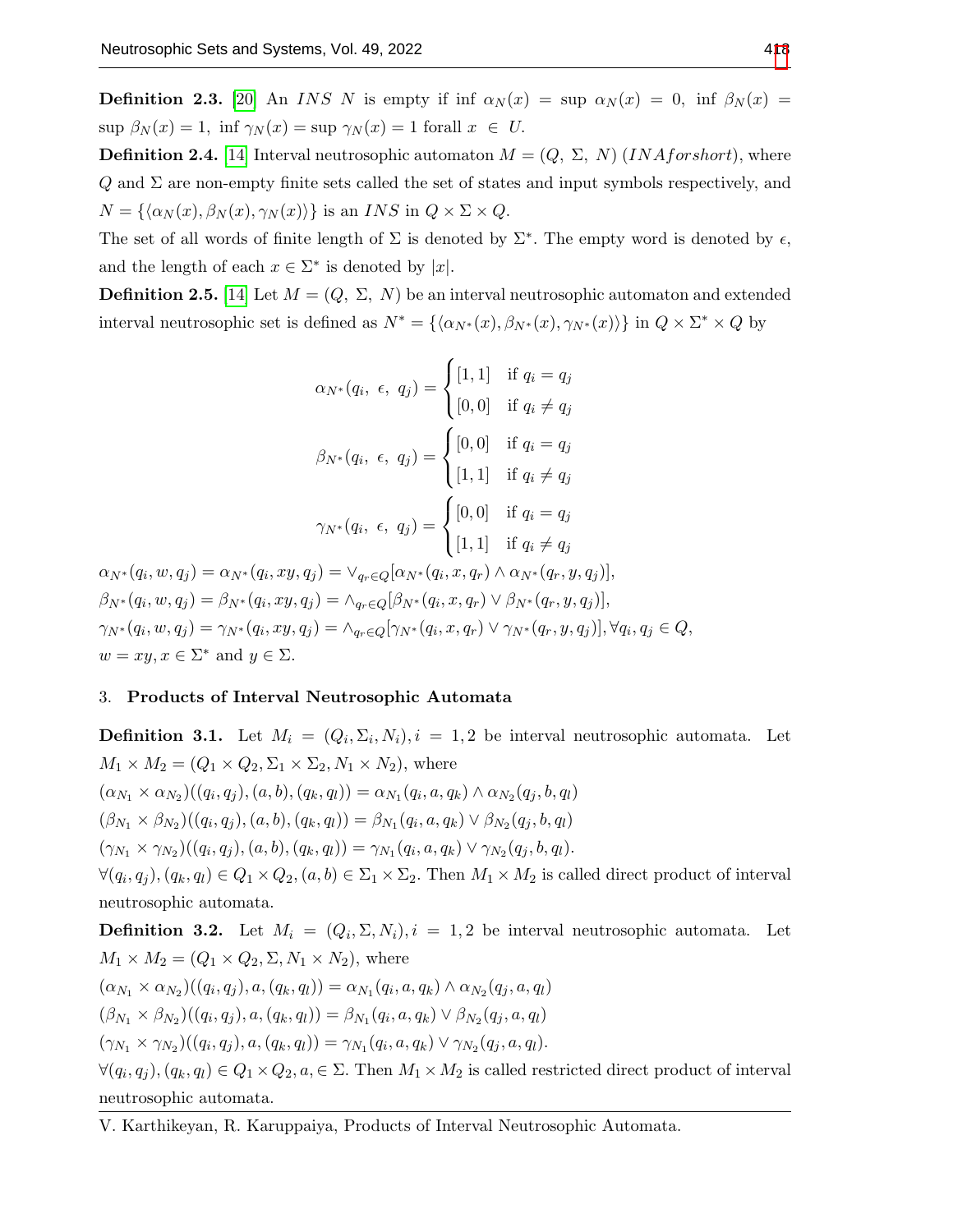**Definition 3.3.** Let  $M = (Q, \Sigma, N)$  be an interval neutrosophic automaton. M is said to be cyclic if  $\exists q_i \in Q$  such that  $Q = S(q_i)$ .

**Definition 3.4.** Let  $M = (Q, \Sigma, N)$  be an interval neutrosophic automaton. M is said to be connected if  $\forall q_i, q_i$  and  $\exists a \in \Sigma$  such that either

 $\alpha_N(q_i, a, q_j) > [0, 0], \ \beta_N(q_i, a, q_j) < [1, 1], \ \gamma_N(q_i, a, q_j) < [1, 1] \ \text{or}$ 

 $\alpha_N(q_j, a, q_i) > [0, 0], \ \beta_N(q_j, a, q_i) < [1, 1], \ \gamma_N(q_j, a, q_i) < [1, 1].$ 

**Definition 3.5.** Let  $M = (Q, \Sigma, N)$  be an interval neutrosophic automaton. M is said to be strongly connected if for every  $q_i, q_j \in Q$ , there exists  $u \in \Sigma^*$  such that  $\alpha_N^*(q_i, u, q_j) > [0, 0],$  $\beta_N^*(q_i, u, q_j) < [1, 1], \gamma_N^*(q_i, u, q_j) < [1, 1].$  M is strongly connected if it has no proper subautomaton.

## 4. Properties of Products of Interval Neutrosophic Automata

**Theorem 4.1.** Let  $M_i = (Q_i, \Sigma_i, N_i), i = 1, 2$  be interval neutrosophic automata. Let  $M_1 \times M_2 = (Q_1 \times Q_2, \Sigma_1 \times \Sigma_2, N_1 \times N_2)$  be the full direct product of  $M_1$  and  $M_2$ . Then  $\forall x_1 \in \Sigma_1^*, x_2 \in \Sigma_2^*, x_1, x_2 \neq \epsilon$  $(\alpha_{N_1} \times \alpha_{N_2})^*((q_i, q_j), (x_1, x_2)(q_k, q_l)) = \alpha_{N_1^*}(q_i, x_1, q_k) \wedge \alpha_{N_2^*}(q_j, x_2, q_l)$  $(\beta_{N_1} \times \beta_{N_2})^*((q_i, q_j), (x_1, x_2)(q_k, q_l)) = \beta_{N_1^*}(q_i, x_1, q_k) \vee \beta_{N_2^*}(q_j, x_2, q_l)$  $(\gamma_{N_1} \times \gamma_{N_2})^*((q_i, q_j), (x_1, x_2)(q_k, q_l)) = \gamma_{N_1}^*(q_i, x_1, q_k) \vee \gamma_{N_2}^*(q_j, x_2, q_l)$  $\forall (q_i, q_j), (q_k, q_l) \in Q_1 \times Q_2.$ **Proof.** Let  $x_1 \in \Sigma_1^*$ ,  $x_2 \in \Sigma_2^*$ ,  $x_1, x_2 \neq \epsilon$ . Let  $|x_1| = |x_2| = m$ . The result is trivial if  $m = 1$ . Suppose the result is true  $\forall u_1 \in \Sigma_1^*, u_2 \in \Sigma_2^*, |u_1| = |u_2| = m - 1, m > 1$ . Let  $x_1 = a_1 u_1, x_2 = a_2 u_2$  where  $a_1 \in \Sigma_1$ ,  $a_2 \in \Sigma_2$  and  $u_1 \in \Sigma_1^*$ ,  $u_2 \in \Sigma^*$ . Now,  $(\alpha_{N_1} \times \alpha_{N_2})^*((q_i, q_j), (a_1u_1, a_2u_2)(q_k, q_l)) =$  $(\alpha_{N_1} \times \alpha_{N_2})^*((q_i, q_j), a_1u_1, (q_k, q_l)) \wedge (\alpha_1 \times \alpha_2)^*((q_i, q_j), a_2u_2, (q_k, q_l))$  $=\ \{\vee_{(q_r,q_s)\in Q_1\times Q_2}(\alpha_{N_1}\times \alpha_{N_2})((q_i,q_j),a_1,(q_r,q_s))\ \wedge\ (\alpha_{N_1}\times \alpha_{N_2})^*((q_r,q_s),u_1,(q_k,q_l))\}\ \wedge\$  $\{ \vee_{(q_u,q_v)\in Q_1\times Q_2}\{(\alpha_{N_1}\times \alpha_{N_2})((q_i,q_j),a_2,(q_u,q_v))\wedge (\alpha_{N_1}\times \alpha_{N_2})^*((q_u,q_v),u_2,(q_k,q_l))\}$  $= \{\vee_{q_r \in Q_1} \{ \alpha_{N_1}(q_i, a_1, q_r) \wedge \alpha_{N_1}^*(q_r, u_1, q_k) \} \} \wedge \{ \vee_{q_u \in Q_2} \{ \alpha_{N_2}(q_j, a_2, q_u) \wedge \alpha_{N_2}^*(q_u, u_2, q_l) \} \}$  $=\{\alpha_{N_1}^*(q_i,a_1u_1,q_k\land \alpha_{N_2}^*(q_j,a_2u_2,q_l)\}\$  $=\{\alpha_{N_1}^*(q_i,x_1,q_k \wedge \alpha_{N_2}^*(q_j,x_2,q_l)\}\$  $(\beta_{N_1} \times \beta_{N_2})^*((q_i, q_j), (a_1u_1, a_2u_2)(q_k, q_l)) =$  $(\beta_{N_1} \times \beta_{N_2})^*((q_i, q_j), a_1u_1, (q_k, q_l)) \vee (\beta_{N_1} \times \beta_{N_2})^*((q_i, q_j), a_2u_2, (q_k, q_l))$  $= \{\wedge_{(q_r,q_s)\in Q_1\times Q_2}(\beta_{N_1}\times \beta_{N_2})((q_i,q_j),a_1,(q_r,q_s)) \vee (\beta_{N_1}\times \beta_{N_2})^*((q_r,q_s),u_1,(q_k,q_l))\}\vee$  $\{\wedge_{(q_u,q_v)\in Q_1\times Q_2}\{(\beta_{N_1}\times\beta_{N_2})((q_i,q_j),a_2,(q_u,q_v))\vee(\beta_{N_1}\times\beta_{N_2})^*((q_u,q_v),u_2,(q_k,q_l))\}\}$  $= \{\wedge_{q_r \in Q_1} \{\beta_{N_1}(q_i, a_1, q_r) \vee \beta_{N_1}^*(q_r, u_1, q_k)\}\} \vee \{\wedge_{q_u \in Q_2} \{\beta_{N_2}(q_j, a_2, q_u) \vee \beta_{N_2}^*(q_u, u_2, q_l)\}\}\$  $=\{\beta^*_{N_1}(q_i,a_1u_1,q_k\vee\beta^*_{N_2}(q_j,a_2u_2,q_l)\}\$ 

V. Karthikeyan, R. Karuppaiya, Products of Interval Neutrosophic Automata.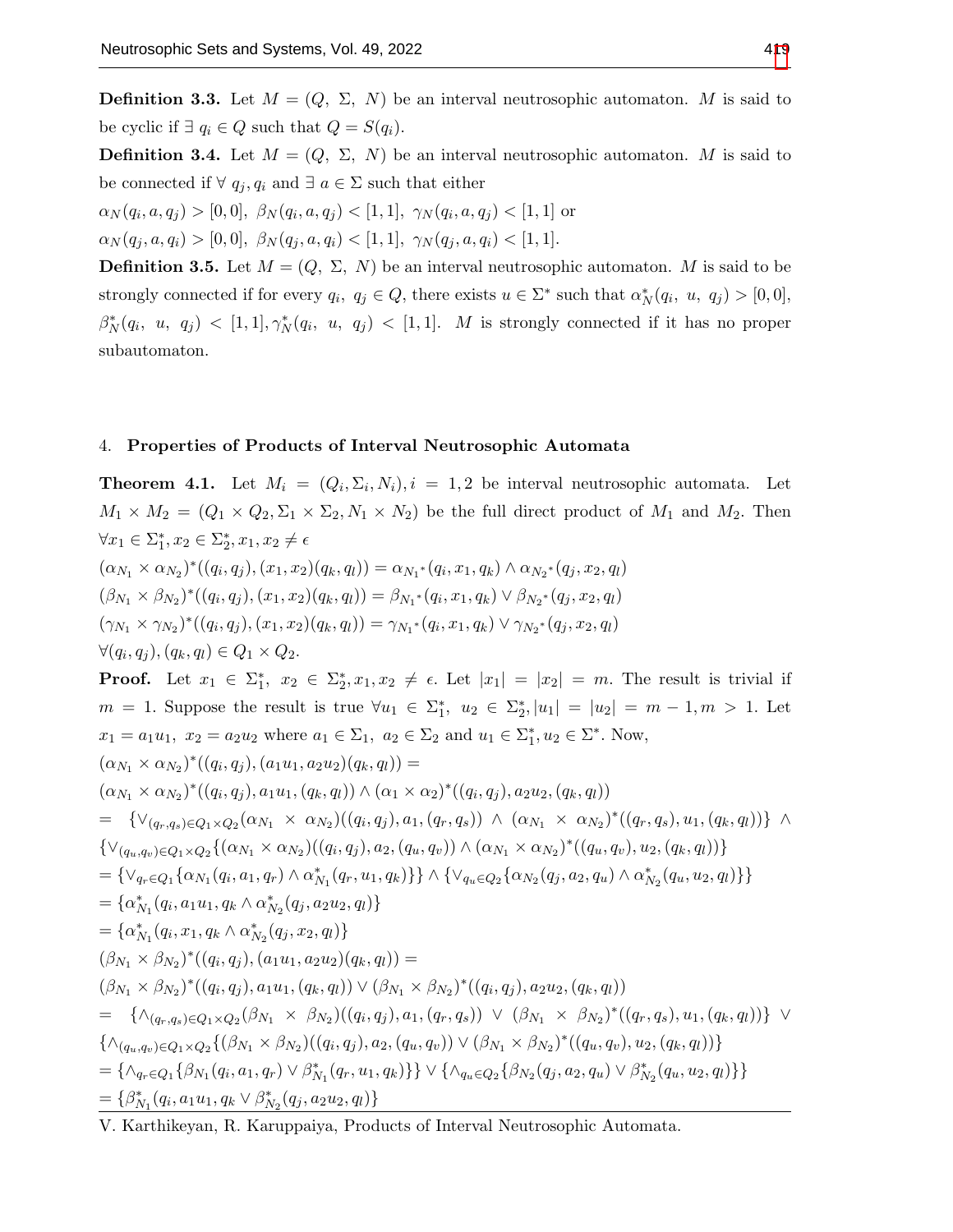$$
= \{\beta_{N_1}^*(q_i, x_1, q_k \vee \beta_{N_2}^*(q_j, x_2, q_l)\}\
$$
  
\n
$$
(\gamma_{N_1} \times \gamma_{N_2})^*((q_i, q_j), (a_1u_1, a_2u_2)(q_k, q_l)) =
$$
  
\n
$$
(\gamma_{N_1} \times \gamma_{N_2})^*((q_i, q_j), a_1u_1, (q_k, q_l)) \vee (\gamma_{N_1} \times \gamma_{N_2})^*((q_i, q_j), a_2u_2, (q_k, q_l))
$$
  
\n
$$
= \{\wedge_{(q_r, q_s) \in Q_1 \times Q_2} (\gamma_{N_1} \times \gamma_{N_2})((q_i, q_j), a_1, (q_r, q_s)) \vee (\gamma_{N_1} \times \gamma_{N_2})^*((q_r, q_s), u_1, (q_k, q_l))\} \vee
$$
  
\n
$$
\{\wedge_{(q_u, q_v) \in Q_1 \times Q_2} \{(\gamma_{N_1} \times \gamma_{N_2})((q_i, q_j), a_2, (q_u, q_v)) \vee (\gamma_{N_1} \times \gamma_{N_2})^*((q_u, q_v), u_2, (q_k, q_l))\}
$$
  
\n
$$
= \{\wedge_{N_1}^*(q_i, q_1u_1, q_k \vee \gamma_{N_2}^*(q_j, a_2u_2, q_l)\} \vee \{\wedge_{q_u \in Q_2} \{\gamma_{N_2}(q_j, a_2, q_u) \vee \gamma_{N_2}^*(q_u, u_2, q_l)\}\}
$$
  
\n
$$
= \{\gamma_{N_1}^*(q_i, a_1u_1, q_k \vee \gamma_{N_2}^*(q_j, a_2u_2, q_l)\}
$$
  
\n**Theorem 4.2.** Let  $M_i = (Q_i, \Sigma, N_i), i = 1, 2$  be interval neutroscopic automata. Let  $M_1 \times M_2 = (Q_1 \times Q_2, \Sigma, N_1 \times N_2)$  be the restricted direct product of  $M_1$  and  $M_2$ . Then  $\forall x \in \Sigma^*$   
\n
$$
(\alpha_{N_1} \times \alpha_{N_2})^*((q_i, q_j), x(q_k, q_l)) = \alpha
$$

$$
(\beta_{N_1} \times \beta_{N_2})^*((q_i, q_j), x(q_k, q_l)) = \beta_{N_1^*}(q_i, x, q_k) \vee \beta_{N_2^*}(q_j, x, q_l)
$$
  

$$
(\gamma_{N_1} \times \gamma_{N_2})^*((q_i, q_j), x(q_k, q_l)) = \gamma_{N_1^*}(q_i, x, q_k) \vee \gamma_{N_2^*}(q_j, x, q_l)
$$
  

$$
\forall (q_i, q_j), (q_k, q_l) \in Q_1 \times Q_2.
$$

**Proof.** We prove the result by induction on  $|x| = n$ . If  $n = 1$  then the result is obivious. Suppose the result is true for all  $x \in \Sigma^*$ . Let  $x = au$ , where  $a \in \Sigma, u \in \Sigma^*$ ,  $|u| = m - 1, m > 1$ . Then

$$
(\alpha_{N_1} \times \alpha_{N_2})^*((q_i, q_j), x, (q_k, q_l)) = (\alpha_{N_1} \times \alpha_{N_2})^*((q_i, q_j), au, (q_k, q_l))
$$
  
\n
$$
= {\vee_{(q_r, q_s) \in Q_1 \times Q_2}} {\alpha_{N_1} (q_i, \alpha, q_r) \land \alpha_{N_2} (q_j, a, (q_k, q_l))} \land {\alpha_{N_1} \times \alpha_{N_2}}^*((q_i, q_j), u, (q_k, q_l))}
$$
  
\n
$$
= {\vee_{(q_r, q_s) \in Q_1 \times Q_2}} {\alpha_{N_1} (q_i, a, q_r) \land \alpha_{N_2} (q_j, a, q_s) \land \alpha_{N_1}^*(q_r, u, q_k) \land \alpha_{N_2}^*(q_s, u, q_l)}
$$
  
\n
$$
= \alpha_{N_1}^*(q_i, a u, q_k) \land \alpha_{N_2}^*(q_j, a u, q_l)
$$
  
\n
$$
= \alpha_{N_1}^*(q_i, x, q_k) \land \alpha_{N_2}^*(q_j, x, q_l)
$$
  
\n
$$
(\beta_{N_1} \times \beta_{N_2})^*((q_i, q_j), x, (q_k, q_l)) = (\beta_{N_1} \times \beta_{N_2})^*((q_i, q_j), au, (q_k, q_l))
$$
  
\n
$$
= {\wedge_{(q_r, q_s) \in Q_1 \times Q_2}} {\beta_{N_1} (q_i, q_j, \alpha, q_r) \lor \beta_{N_2} (q_j, a, q_s) \lor \beta_{N_1}^*(q_r, u, q_k) \lor \beta_{N_2}^*(q_s, u, q_l)}
$$
  
\n
$$
= {\wedge_{N_1}^*(q_i, a u, q_k) \lor \beta_{N_2}^*(q_j, a u, q_l)}
$$
  
\n
$$
= {\wedge_{N_1}^*(q_i, a u, q_k) \lor \beta_{N_2}^*(q_j, a u, q_l)}
$$
  
\n
$$
= {\wedge_{N_1}^*(q_i, a u, q_k) \lor \beta_{N_2}^*(q_j, a, q_l)}
$$
  
\n
$$
= {\wedge_{(q_r, q_s) \in Q_1 \times Q_2} {\gamma
$$

**Theorem 4.3.** Let  $M_i = (Q_i, \Sigma_i, N_i), i = 1, 2$  be interval neutrosophic automata. Then full direct product of  $M_1 \times M_2$  is cyclic if and only if  $M_1$  and  $M_2$  are cyclic.

**Proof.** Let  $\times$  be full direct product. Suppose  $M_1$  and  $M_2$  are cyclic, say  $Q_1 = S(q_i)$  and  $Q_2 = S(p_j)$  for some  $q_i \in Q_1$ ,  $p_j \in Q_2$ . Let  $(q_k, p_l) \in Q_1 \times Q_2$ . Then  $\exists x \in \Sigma_1^*$  and such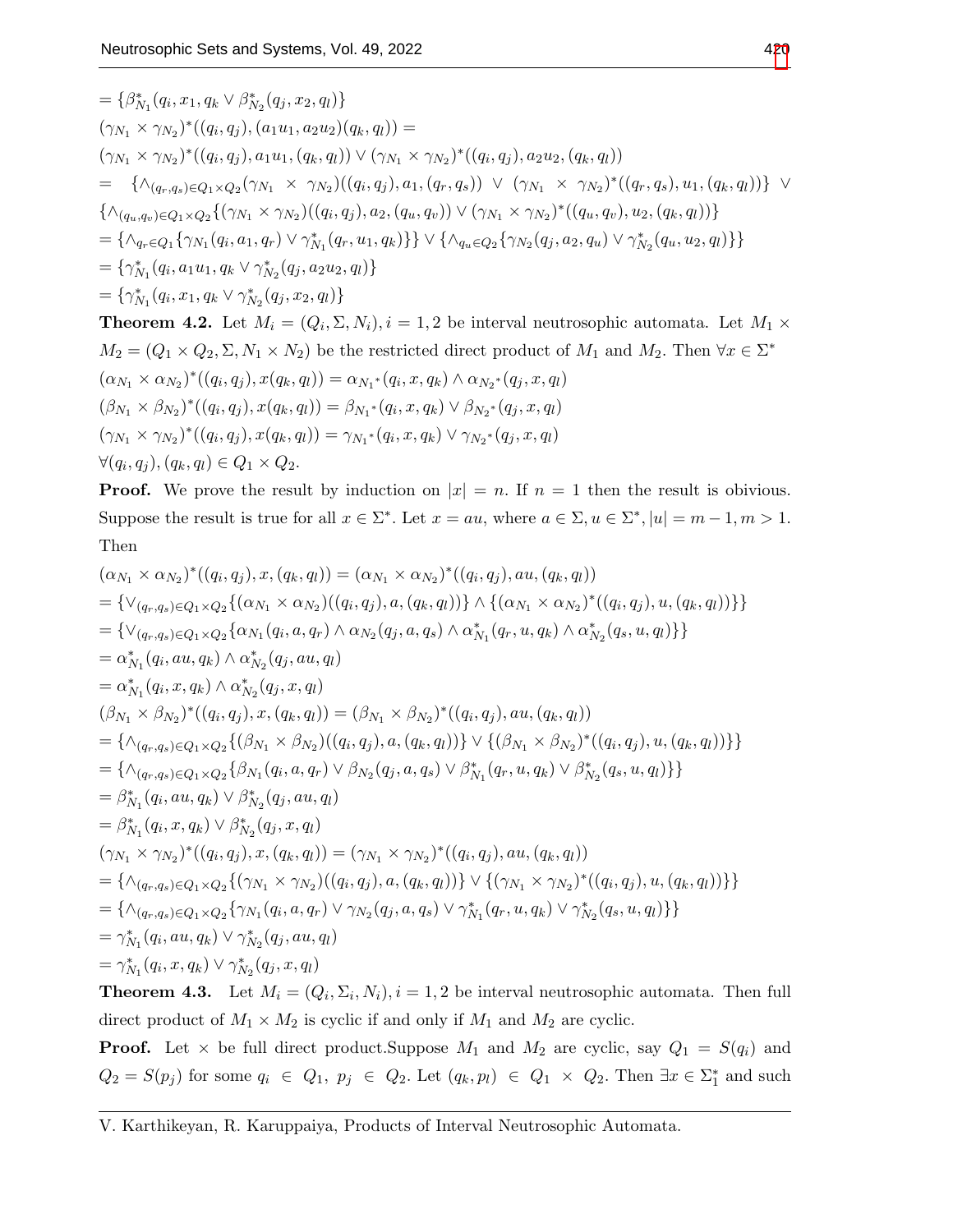that  $\alpha_{N_1}^*(q_i, x, q_k) > [0, 0], \beta_{N_1}^*(q_i, x, q_k) < [1, 1], \gamma_{N_1}^*(q_i, x, q_k) < [1, 1]$  and  $\alpha^*_{N_2}(q_j, y, q_l) > [0, 0], \beta^*_{N_2}(q_j, y, q_l) < [1, 1], \gamma^*_{N_2}(q_j, y, q_l) < [1, 1],$  Thus  $(\alpha_{N_1} \times \alpha_{N_2})^*((q_i, q_j), (x, y), (q_k, q_l)) = \alpha_{N_1}^*(q_i, x, q_k) \wedge \alpha_{N_2}^*(q_j, y, q_l) > [0, 0]$  $(\beta_{N_1} \times \beta_{N_2})^*((q_i, q_j), (x, y), (q_k, q_l)) = \beta_{N_1}^*(q_i, x, q_k) \vee \beta_{N_2}^*(q_j, y, q_l) < [1, 1]$  $(\gamma_{N_1} \times \gamma_{N_2})^*((q_i, q_j), (x, y), (q_k, q_l)) = \gamma_{N_1}^*(q_i, x, q_k) \vee \gamma_{N_2}^*(q_j, y, q_l) < [1, 1].$ Hence  $(q_k, p_l) \in S((q_i, p_j))$ . Thus  $Q_1 \times Q_2 = S((q_i, p_j))$ . Hence  $M_1 \times M_2$  is cyclic. Conversely, suppose  $M_1 \times M_2$  is cyclic. Let  $Q_1 \times Q_2 = S((q_i, p_j))$  for some  $(q_i, p_j) \in Q_1 \times Q_2$ . Let  $q_k \in Q_1$  and  $q_l \in Q_2$ .  $(\alpha_{N_1} \times \alpha_{N_2})^*((q_i, q_j), (x, y), (q_k, q_l)) = \alpha_{N_1}^*(q_i, x, q_k) \wedge \alpha_{N_2}^*(q_j, y, q_l) > [0, 0]$  $(\beta_{N_1} \times \beta_{N_2})^*((q_i, q_j), (x, y), (q_k, q_l)) = \beta_{N_1}^*(q_i, x, q_k) \vee \beta_{N_2}^*(q_j, y, q_l) < [1, 1]$  and

 $(\gamma_{N_1} \times \gamma_{N_2})^*((q_i, q_j), (x, y), (q_k, q_l)) = \beta_{N_1}^*(q_i, x, q_k) \vee \beta_{N_2}^*(q_j, y, q_l) < [1, 1].$ 

**Theorem 4.4.** Let  $M_i = (Q_i, \Sigma, N_i), i = 1, 2$  be interval neutrosophic automata. If restricted direct product of interval neutrosophic automata  $M_1 \times M_2$  is cyclic, then  $M_1$  and  $M_2$  are cyclic.

**Proof.** Let  $\times$  be restricted direct product. Suppose  $M_1 \times M_2$  are cyclic.  $Q_1 \times Q_2 = S((q_i, q_j))$ for some  $q_i, q_j \in Q_1 \times Q_2$ . Let  $q_k \in Q_1, q_l \in Q_2$ . Then  $(\alpha_{N_1} \times \alpha_{N_2})^*((q_i, q_j), x, (q_k, q_l)) =$  $\alpha^*_{N_1}(q_i,x,q_k) \wedge \alpha_{N_2})^*(q_j,x,q_l) > [0,0] \ (\beta_{N_1} \times \beta_{N_2})^*((q_i,q_j),x,(q_k,q_l)) = \beta^*_{N_1}(q_i,x,q_k) \vee$  $(\beta_{N_2})^*(q_j, x, q_l) < [1, 1] \left(\gamma_{N_1} \times \gamma_{N_2}\right)^*(q_i, q_j), x, (q_k, q_l) = \gamma_{N_1}^*(q_i, x, q_k) \vee \gamma_{N_2})^*(q_j, x, q_l) < [1, 1].$ Thus  $q_k \in S(q_i)$  and  $q_l \in S(q_i)$ . Therefore  $Q_1 = S(q_i)$  for some  $q_i \in Q_1$  and  $Q_2 = S(q_i)$ . Hence  $M_1$  and  $M_2$  are cyclic.

**Theorem 4.5.** Let  $M_i = (Q_i, \Sigma_i, N_i), i = 1, 2$  be interval neutrosophic automata. Then the full direct product of interval neutrosophic automata  $M_1 \times M_2$  is retrievable if and only if  $M_1$ and  $M_2$  are interval neutrosophic retrievable automata.

**Proof.** Let  $\times$  be full direct product. Suppose that  $M_1$  and  $M_2$  are interval neutrosophic retrievable.

Let  $(q_i, q_j), (t_k, s_l) \in Q_1 \times Q_2$  and  $(x, y) \in (\Sigma_1 \times \Sigma_2)^*$  be such that  $(\alpha_{N_1} \times \alpha_{N_2})^*((q_i, q_j), (x, y), (t_k, s_l)) = \alpha_{N_1}^*(q_i, x, t_k) \wedge \alpha_{N_2}^*(q_j, y, s_l) > [0, 0]$  $(\beta_{N_1} \times \beta_{N_2})^*((q_i, q_j), (x, y), (t_k, s_l)) = \beta_{N_1}^*(q_i, x, t_k) \vee \beta_{N_2}^*(q_j, y, s_l) < [1, 1]$  $(\gamma_{N_1} \times \gamma_{N_2})^*((q_i, q_j), (x, y), (t_k, s_l)) = \gamma_{N_1}^*(q_i, x, t_k) \vee \gamma_{N_2}^*(q_j, y, s_l) < [1, 1]$ Since  $M_1$  and  $M_2$  are interval neutrosophic retrievable  $\exists u_1 \in \Sigma_1^*, u_2 \in \Sigma_2^*$  such that  $\alpha^*_{N_1}(q_k, u_1, q_i) > [0, 0], \beta^*_{N_1}(q_k, u_1, q_i) < [1, 1], \gamma^*_{N_1}(q_k, u_1, q_i) < [1, 1]$  $\alpha^*_{N_2}(q_l, u_2, q_j) > [0, 0], \beta^*_{N_2}(q_l, u_2, q_l) < [1, 1], \gamma^*_{N_2}(q_l, u_2, q_j) < [1, 1].$  $\alpha^*_{N_1}(q_k, u_1, q_i) \wedge \alpha^*_{N_2}(q_l, u_2, q_j) \; (\alpha_{N_1} \times \alpha_{N_2})^*((q_k, q_l), (u_1, u_2), (q_i, q_j)) > [0, 0] \; \beta^*_{N_1}(q_k, u_1, q_i) \vee$  $\beta^*_{N_2}(q_l, u_2, q_j) \left(\beta_{N_1} \times \beta_{N_2}\right)^* ((q_k, q_l), (u_1, u_2), (q_i, q_j)) \leq [1, 1] \gamma^*_{N_1}(q_k, u_1, q_i) \vee \gamma^*_{N_2}(q_l, u_2, q_j) \left(\gamma_{N_1} \times \gamma_{N_2}\right)^*$  $(\gamma_{N_2})^*((q_k, q_l), (u_1, u_2), (q_i, q_j)) \leq [1, 1].$  Thus,  $M_1 \times M_2$  are interval neutrosophic retrievable. Conversely, suppose  $M_1 \times M_2$  are interval neutrosophic retrievable. Let  $(q_i, q_j) \in Q_1 \times Q_2$  and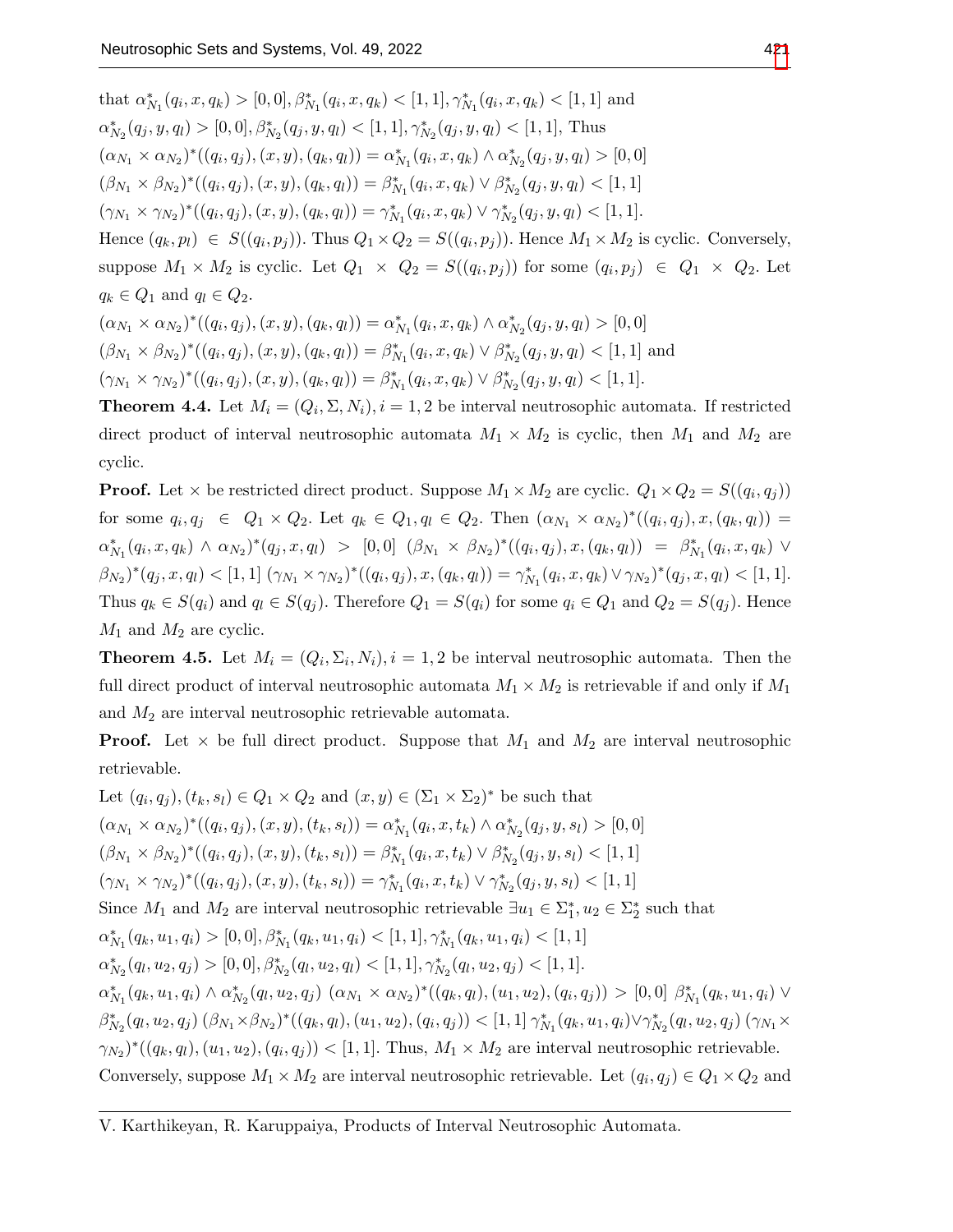$(x, y) \in (\Sigma_1 \times \Sigma_2)^*, \exists (q_k, q_l) \in Q_1 \times Q_2$  such that  $(\alpha_{N_1} \times \alpha_{N_2})^*((q_i, q_j), (x, y), (q_k, q_l)) > [0, 0]$  $(\beta_{N_1} \times \beta_{N_2})^*((q_i, q_j), (x, y), (q_k, q_l)) < [1, 1]$  $(\gamma_{N_1} \times \gamma_{N_2})^*((q_i, q_j), (x, y), (q_k, q_l)) < [1, 1].$ Then  $\exists (u_1, u_2) \in (\Sigma_1 \times \Sigma_2)^*$  such that  $(\alpha_{N_1} \times \alpha_{N_2})^*((q_k, q_l), (u_1, u_2), (q_k, q_l)) > [0, 0]$  $(\beta_{N_1} \times \beta_{N_2})^*((q_k, q_l), (u_1, u_2), (q_k, q_l)) < [1, 1]$  $(\gamma_{N_1} \times \gamma_{N_2})^*((q_k, q_l), (u_1, u_2), (q_k, q_l)) < [1, 1]$  $(\alpha_{N_1}^*(q_k, u_1, q_i) \wedge (\alpha_{N_2}^*(q_l, u_2, q_j) > [0, 0])$  $(\beta_{N_1}^*(q_k, u_1, q_i) \vee (\beta_{N_2}^*(q_l, u_2, q_j) < [1, 1])$  $(\gamma_{N_1}^*(q_k, u_1, q_i) \vee (\gamma_{N_2}^*(q_l, u_2, q_j) < [1, 1].$ 

Hence,  $M_1$  and  $M_2$  are interval neutrosophic retrievable.

**Theorem 4.6.** Let  $M_i = (Q_i, \Sigma_i, N_i), i = 1, 2$  be interval neutrosophic automata. Then restricted direct product of interval neutrosophic automata  $M_1 \times M_2$  is interval neutrosophic retrievable then  $M_1$  and  $M_2$  are interval neutrosophic retrievable.

**Proof.** Let  $\times$  be interval neutrosophic resticted direct product. suppose  $M_1 \times M_2$  is interval neutrosophic retrievable. Let  $(q_i, q_j), (q_k, q_l) \in Q_1 \times Q_2, x \in \Sigma$  such that

$$
(\alpha_{N_1} \times \alpha_{N_2})^*((q_i, q_j), x, (q_k, q_l)) > [0, 0]
$$
  
\n
$$
(\beta_{N_1} \times \beta_{N_2})^*((q_i, q_j), x, (q_k, q_l)) < [1, 1]
$$
  
\n
$$
(\gamma_{N_1} \times \gamma_{N_2})^*((q_i, q_j), x, (q_k, q_l)) < [1, 1]
$$
 Then  $\exists u \in \Sigma^*$  such that  
\n
$$
(\alpha_{N_1} \times \alpha_{N_2})^*((q_k, q_l), u, (q_i, q_j)) = \alpha_{N_1}^*(q_k, u, q_i) \wedge \alpha_{N_2}^*(q_l, u, q_j) > [0, 0]
$$
  
\n
$$
(\beta_{N_1} \times \beta_{N_2})^*((q_k, q_l), u, (q_i, q_j)) = \beta_{N_1}^*(q_k, u, q_i) \vee \beta_{N_2}^*(q_l, u, q_j) < [1, 1]
$$
  
\n
$$
(\gamma_{N_1} \times \gamma_{N_2})^*((q_k, q_l), u, (q_i, q_j)) = \gamma_{N_1}^*(q_k, u, q_i) \vee \gamma_{N_2}^*(q_l, u, q_j) < [1, 1].
$$
  
\nHence  $M_1$  and  $M_2$  are interval neutrosophic retrieval.

### 5. Conclusions

In this paper, we introduced direct product, restricted direct product of interval neutrosophic automata and prove that direct, restricted direct product of cyclic and retrievable of interval neutrosophic automata are cyclic and retrievable interval neutrosophic automata.

Conflicts of Interest: "The authors declare no conflict of interest."

## References

- <span id="page-6-0"></span>1. A. Aydogdu On Entropy and Similarity Measure of Interval Valued Neutrosophic Sets, Neutrosophic Sets and Systems, 9 (2015), 47-49.
- 2. M. Doostfatemeh and S. C. Kremer. New directions in fuzzy automata, International Journal of Approximate Reasoning, 38 (2005), 175-214.
- <span id="page-6-1"></span>3. W. Dorfler,The Cartesian product of automata, Mathematical system theory, 11 (1977), 239257.

V. Karthikeyan, R. Karuppaiya, Products of Interval Neutrosophic Automata.